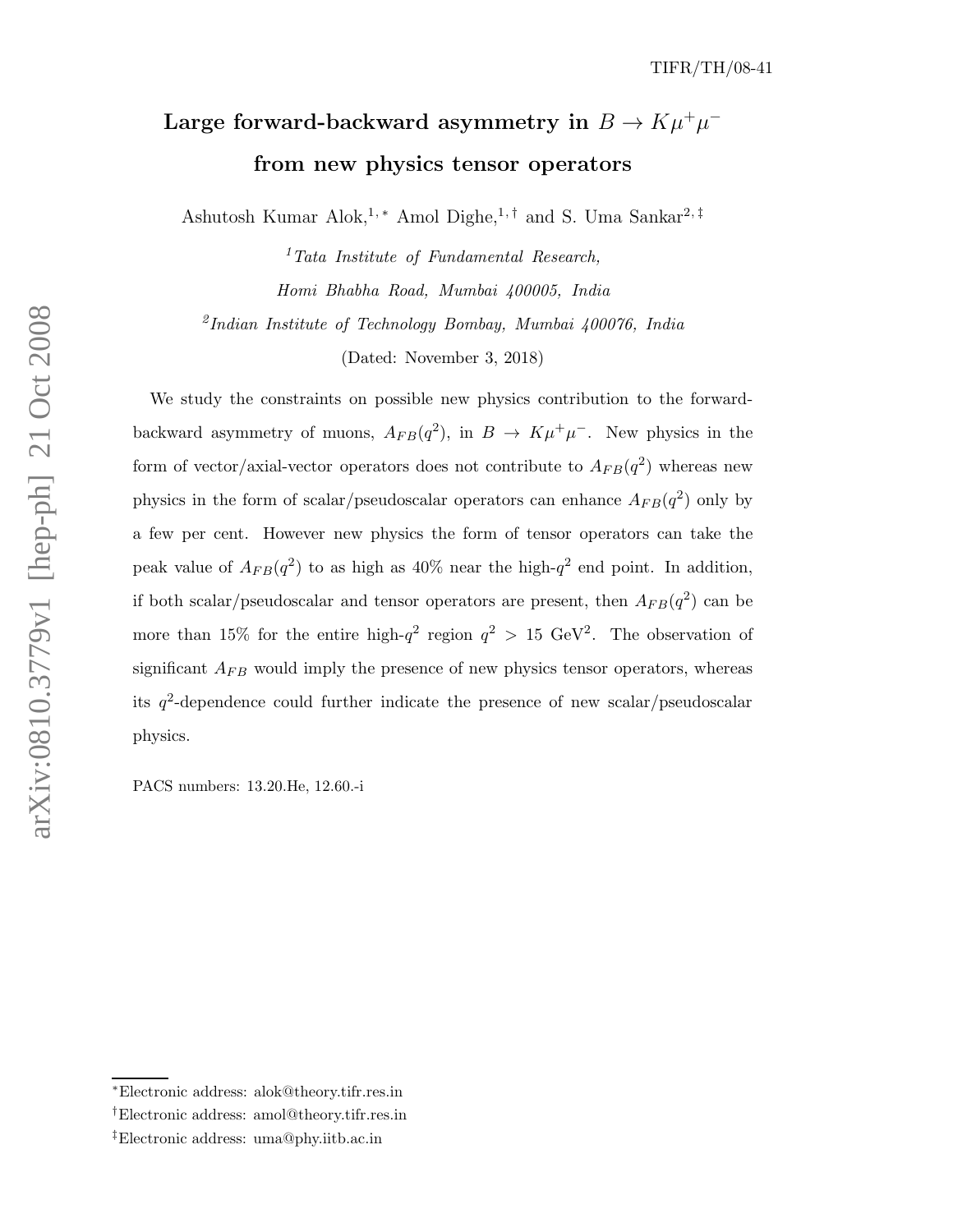#### I. INTRODUCTION

Flavor changing neutral interactions (FCNI) are forbidden at the tree level in the standard model (SM). Therefore they have the potential to test higher order corrections to the SM and also constrain many of its possible extensions. Among all FCNI, rare B decays play an important role in searching new physics beyond the SM. The quark level FCNI  $b \to s\mu^+\mu^-$  is responsible for (i) the inclusive semileptonic decay  $B \to X_s \mu^+ \mu^-$ , (ii) the exclusive semileptonic decays  $B \to (K, K^*) \mu^+ \mu^-$ , and (iii) the purely leptonic decay  $B_s \to \mu^+\mu^-$ . Both the inclusive and exclusive semileptonic decays have been observed experimentally [1, 2, 3, 4, 5, 6] with branching ratios close to their SM predictions [7, 8, 9, 10].

In [11], the impact of these measurement on the new physics contribution to the branching ratio  $B(B_s \to \mu^+ \mu^-)$  was considered. It was shown that new physics in the form of vector/axial-vector operators is severely constrained by the data on  $B(B \to K\mu^+\mu^-)$  and  $B(B \to K^*\mu^+\mu^-)$ , so an order of magnitude enhancement in the branching ratio of  $B_s \to \mu^+\mu^-$  is ruled out. On the other hand, if new physics is in the form of scalar/pseudoscalar operators, then  $B(B \to K^* \mu^+ \mu^-)$  does not put any useful constraint on the new physics couplings and allows an order of magnitude enhancement in the  $B(B_s \to \mu^+ \mu^-)$ . Therefore  $B(B_s \to \mu^+ \mu^-)$  is sensitive to an extended Higgs sector. In [12], the constraints on scalar/pseudoscalar new physics contribution to the  $B(B \to K\mu^+\mu^-)$  were studied. It was shown that a large deviation in  $B(B \to K\mu^+\mu^-)$  from its SM prediction is not possible.

In [13], the forward-backward (FB) asymmetry of leptons in semileptonic decays of mesons was introduced as an observable sensitive to the physics beyond the SM. In particular, the FB asymmetry of muons,  $A_{FB}$ , in  $B \to K \mu^+ \mu^-$  is important because its value is negligibly small in the SM [14]. This is due to the fact that hadronic current for  $B \to K$  transition does not have any axial vector contribution; it can have a nonzero value only if it receives contribution from new physics. The sensitivity of  $A_{FB}$  for testing non-standard Higgs sector has been studied in literature in detail [15, 16, 17, 18, 19]. However in [20], it was shown that the present upper bound on the branching ratio of  $B_s \to \mu^+\mu^-$  [21] restricts the average (or integrated) FB asymmetry,  $\langle A_{FB} \rangle$ , to about 1% as long as the only new physics is in the form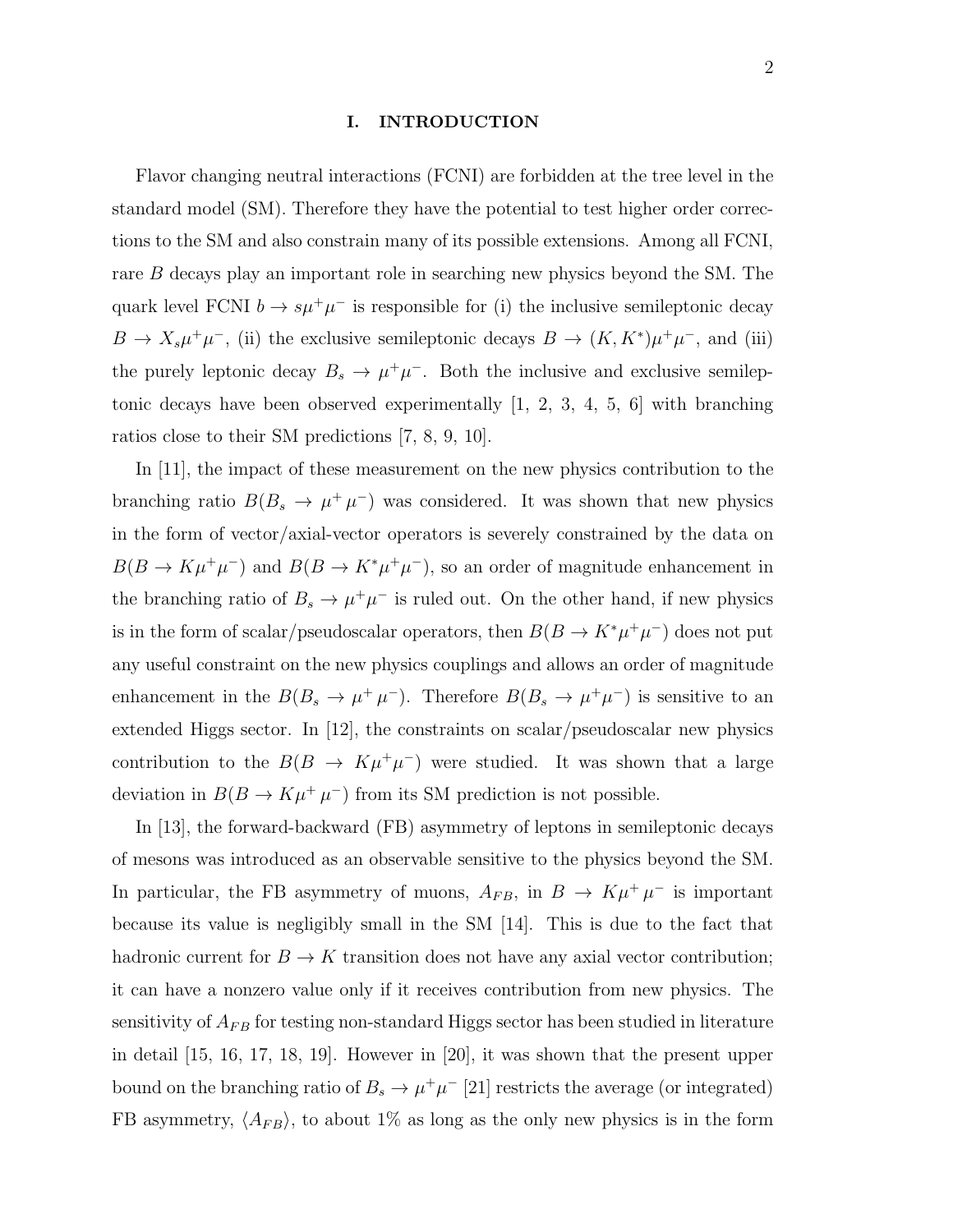of scalar/pseudoscalar operators. Such a small FB asymmetry is very difficult to be measured in experiments and hence searching for new scalar/pseudoscalar physics through  $\langle A_{FB} \rangle$  will be a futile exercise.

The forward-backward asymmetry can also get contributions from tensor operators. In the SM, the tensor operators in  $b \to s\mu^+\mu^-$  arise at higher order in the electroweak operator product expansion from finite external momenta in the matching calculations, however their contribution is negligibly small and we shall not consider them in this paper. However in models beyond the SM, tensor operators may contribute significantly to the decay and to the asymmetry  $A_{FB}$ . For example, in the minimal supersymmetric standard model (MSSM), the tensor operators arise from photino and zino box diagrams at the leading order operator product expansion [22]. Tensor operators can also be induced by scalar operators under renormalization group running [23, 24]. In leptoquark models, tensor operators are induced by the interactions of leptoquarks with the SM Higgs field [25].

In [22], the effect of these operators to  $\langle A_{FB} \rangle$  was studied, where it was shown that  $\langle A_{FB} \rangle$  can be as high as 3% at 90% C.L. if new physics is only in the form of tensor operators, whereas it can rise to 15% if both scalar/pseudoscalar and tensor new physics operators are present. The integrated asymmetry  $\langle A_{FB} \rangle$  has been measured by BaBar [4] and Belle [26, 27] to be

$$
\langle A_{FB} \rangle = (0.15^{+0.21}_{-0.23} \pm 0.08) \quad \text{(BaBar)}\,,\tag{1}
$$

$$
\langle A_{FB} \rangle = (0.10 \pm 0.14 \pm 0.01) \text{ (Belle)}.
$$
 (2)

These measurements are consistent with zero. However, they can be as high as  $\sim$  40% within 2 $\sigma$  error bars. Future experiments like a Super-B factory or the LHC will increase the statistics by more than two orders of magnitude. For example at ATLAS, the number of expected  $B \to K\mu^{+}\mu^{-}$  events even after analysis cuts is expected to be  $\sim$  4000 with 30 fb<sup>-1</sup> data [28], which will be collected within the first three years. Thus,  $\langle A_{FB} \rangle$  can soon be probed to values as low as 5%.

With higher statistics, one will be able to determine even the distribution of  $A_{FB}$  as a function of the invariant dilepton mass squared  $q^2$ , which can provide a stronger handle on this quantity than just its average value  $\langle A_{FB} \rangle$ . Moreover, since the theoretical predictions for the rate of  $B \to K \mu^+ \mu^-$  are rather uncertain in the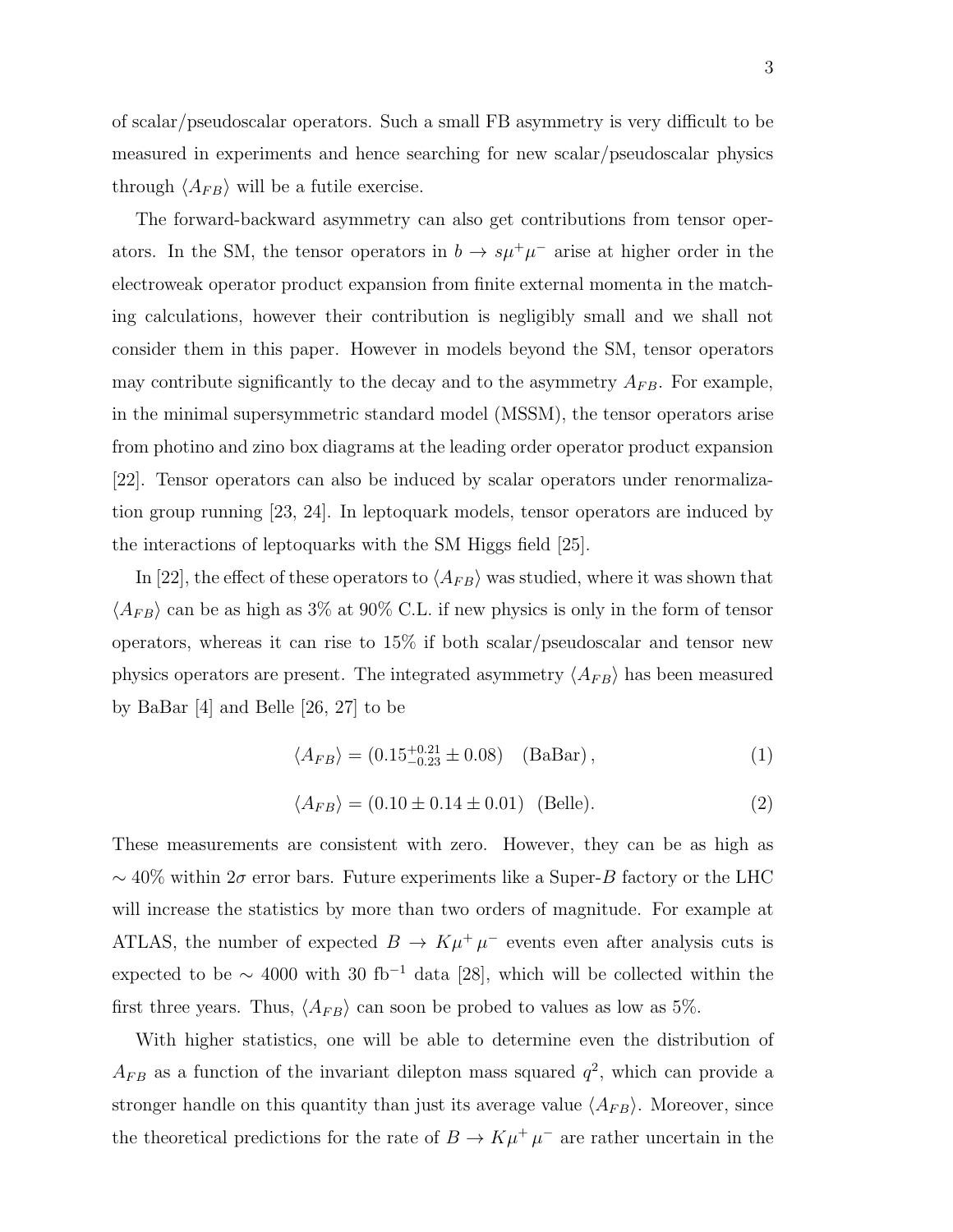intermediate  $q^2$  region (7 GeV<sup>2</sup>  $\langle q^2 \rangle$  = 12 GeV<sup>2</sup>) owing to the vicinity of charmed resonances, it is important to look at the quantity  $A_{FB}(q^2)$  in the complete  $q^2$  range so that its robust features may be identified. Indeed, it turns out that with the new physics considered in this paper,  $A_{FB}(q^2)$  is high near the high- $q^2$  end point.

In this paper we study  $A_{FB}(q^2)$  in the complete  $q^2$  region and explore the possibility of large FB asymmetry in some specific regions of the dilepton invariant mass spectrum. This paper is organized as follows. In section II, we present the theoretical expressions for the FB asymmetry of  $B \to K \mu^+ \mu^-$  considering new physics in the form of scalar/pseudoscalar and tensor operators. In section III we study  $A_{FB}(q^2)$ due to new physics only in the form of scalar/pseudoscalar operators whereas in section IV we consider  $A_{FB}(q^2)$  due to new physics only in the form of tensor operators. In section V, we calculate  $A_{FB}(q^2)$  when both the scalar/pseudoscalar we well as tensor operators are present. Finally in section VI, we present the conclusions.

## II. FORWARD-BACKWARD ASYMMETRY OF MUONS IN  $B \to K \mu^+ \mu^-$

We consider new physics in the form of scalar/pseudoscalar and tensor operators. The effective Lagrangian for the quark level transition  $b \to s\mu^+\mu^-$  can be written as

$$
L(b \to s\mu^{+}\mu^{-}) = L_{SM} + L_{SP} + L_{T} , \qquad (3)
$$

where

$$
L_{SM} = \frac{\alpha G_F}{\sqrt{2\pi}} V_{tb} V_{ts}^* \left\{ C_9^{\text{eff}} (\bar{s} \gamma_\mu P_L b) \bar{\mu} \gamma_\mu \mu + C_{10} (\bar{s} \gamma_\mu P_L b) \bar{\mu} \gamma_\mu \gamma_5 \mu \right. \\ \left. - 2 \frac{C_7^{\text{eff}}}{q^2} m_b (\bar{s} i \sigma_{\mu\nu} q^\nu P_R b) \bar{\mu} \gamma_\mu \mu \right\} \,, \tag{4}
$$

$$
L_{SP} = \frac{\alpha G_F}{\sqrt{2}\pi} V_{tb} V_{ts}^* \left\{ R_S \ \bar{s} P_R b \ \bar{\mu}\mu + R_P \ \bar{s} P_R b \ \bar{\mu}\gamma_5\mu \right\},\tag{5}
$$

$$
L_T = \frac{\alpha G_F}{\sqrt{2}\pi} V_{tb} V_{ts}^* \bigg\{ C_T \bar{s} \sigma_{\mu\nu} b \bar{\mu} \sigma^{\mu\nu} \mu + i C_{TE} \bar{s} \sigma_{\mu\nu} b \bar{\mu} \sigma_{\alpha\beta} \mu \epsilon^{\mu\nu\alpha\beta} \bigg\} \ . \tag{6}
$$

Here  $P_{L,R} = (1 \mp \gamma_5)/2$  and  $q_\mu$  is the sum of 4-momenta of  $\mu^+$  and  $\mu^-$ .  $R_S$  and  $R_P$ are new physics scalar/pseudoscalar couplings whereas  $C_T$  and  $C_{TE}$  are new physics tensor couplings.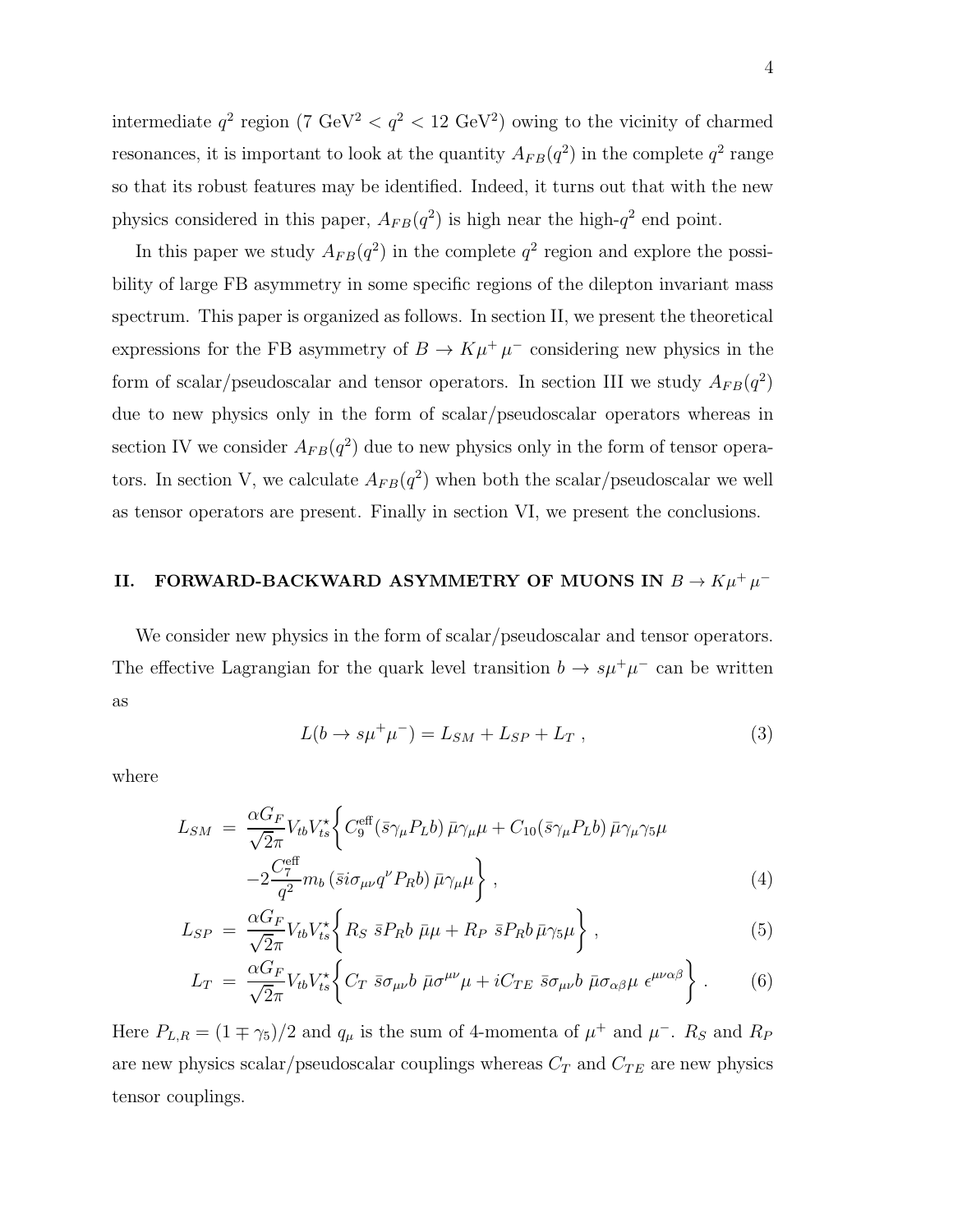Within the SM, the Wilson coefficients in eq.  $(4)$  have the following values:

$$
C_7^{\text{eff}} = -0.310 \ , \ C_9^{\text{eff}} = +4.138 + Y(q^2) \ , \ C_{10} = -4.221 \ , \tag{7}
$$

where the function  $Y(q^2)$  is given by [29, 30]

$$
Y(q^2) = g(m_c, q^2)(3C_1 + C_2 + 3C_3 + C_4 + 3C_5 + C_6) - \frac{1}{2}g(0, q^2)(C_3 + 3C_4)
$$
  

$$
- \frac{1}{2}g(m_b, q^2)(4C_3 + 4C_4 + 3C_5 + C_6) + \frac{2}{9}(3C_3 + C_4 + 3C_5 + C_6).
$$
 (8)

Here we take the values of the relevant Wilson coefficients to be

$$
C_1 = -0.249, C_2 = 1.107, C_3 = 0.011,
$$
  
\n $C_4 = -0.025, C_5 = 0.007, C_6 = -0.031,$ \n(9)

all of which are computed at the scale  $\mu = m_b = 5$  GeV. The function g is given by

$$
g(m_i, q^2) = -\frac{8}{9} \ln(m_i/m_b^{\text{pole}}) + \frac{8}{27} + \frac{4}{9} y_i - \frac{2}{9} (2 + y_i) \sqrt{|1 - y_i|}
$$
  
 
$$
\times \left\{ \Theta(1 - y_i) \left[ \ln \left( \frac{1 + \sqrt{1 - y_i}}{1 - \sqrt{1 - y_i}} \right) - i\pi \right] + \Theta(y_i - 1) 2 \tan^{-1} \left( \frac{1}{\sqrt{y_i - 1}} \right) \right\} (10)
$$
  
h  $y_i \equiv 4m^2/c^2$ 

with  $y_i \equiv 4m_i^2/q^2$ .

The normalized FB asymmetry is defined as

$$
A_{FB}(z) = \frac{\int_0^1 d\cos\theta \frac{d^2\Gamma}{dz \, d\cos\theta} - \int_{-1}^0 d\cos\theta \frac{d^2\Gamma}{dz \, d\cos\theta}}{\int_0^1 d\cos\theta \frac{d^2\Gamma}{dz \, d\cos\theta} + \int_{-1}^0 d\cos\theta \frac{d^2\Gamma}{dz \, d\cos\theta}}.
$$
(11)

with  $z \equiv q^2/m_B^2$ . In order to calculate the FB asymmetry, we first need to calculate the differential decay width. The decay amplitude for  $B(p_1) \to K(p_2) \mu^+(p_+) \mu^-(p_-)$ is given by

$$
M(B \to K\mu^{+}\mu^{-}) = \frac{\alpha G_F}{2\sqrt{2}\pi} V_{tb} V_{ts}^{\star}
$$
  
\n
$$
\times \left[ \langle K(p_2) | \bar{s}\gamma_{\mu} b | B(p_1) \rangle \left\{ C_9^{\text{eff}} \bar{u}(p_-) \gamma_{\mu} v(p_+) + C_{10} \bar{u}(p_-) \gamma_{\mu} \gamma_5 v(p_+) \right\} \right.
$$
  
\n
$$
-2 \frac{C_7^{\text{eff}}}{q^2} m_b \langle K(p_2) | \bar{s} i\sigma_{\mu\nu} q^{\nu} b | B(p_1) \rangle \bar{u}(p_-) \gamma_{\mu} v(p_+) + \langle K(p_2) | \bar{s} b | B(p_1) \rangle \left\{ R_S \bar{u}(p_-) v(p_+) + R_P \bar{u}(p_-) \gamma_5 v(p_+) \right\} \right.
$$
  
\n
$$
+ 2C_T \langle K(p_2) | \bar{s}\sigma_{\mu\nu} b | B(p_1) \rangle \bar{u}(p_-) \sigma^{\mu\nu} v(p_+) + 2i C_{TE} \epsilon^{\mu\nu\alpha\beta} \langle K(p_2) | \bar{s}\sigma_{\mu\nu} b | B(p_1) \rangle \bar{u}(p_-) \sigma_{\alpha\beta} v(p_+) \right], \qquad (12)
$$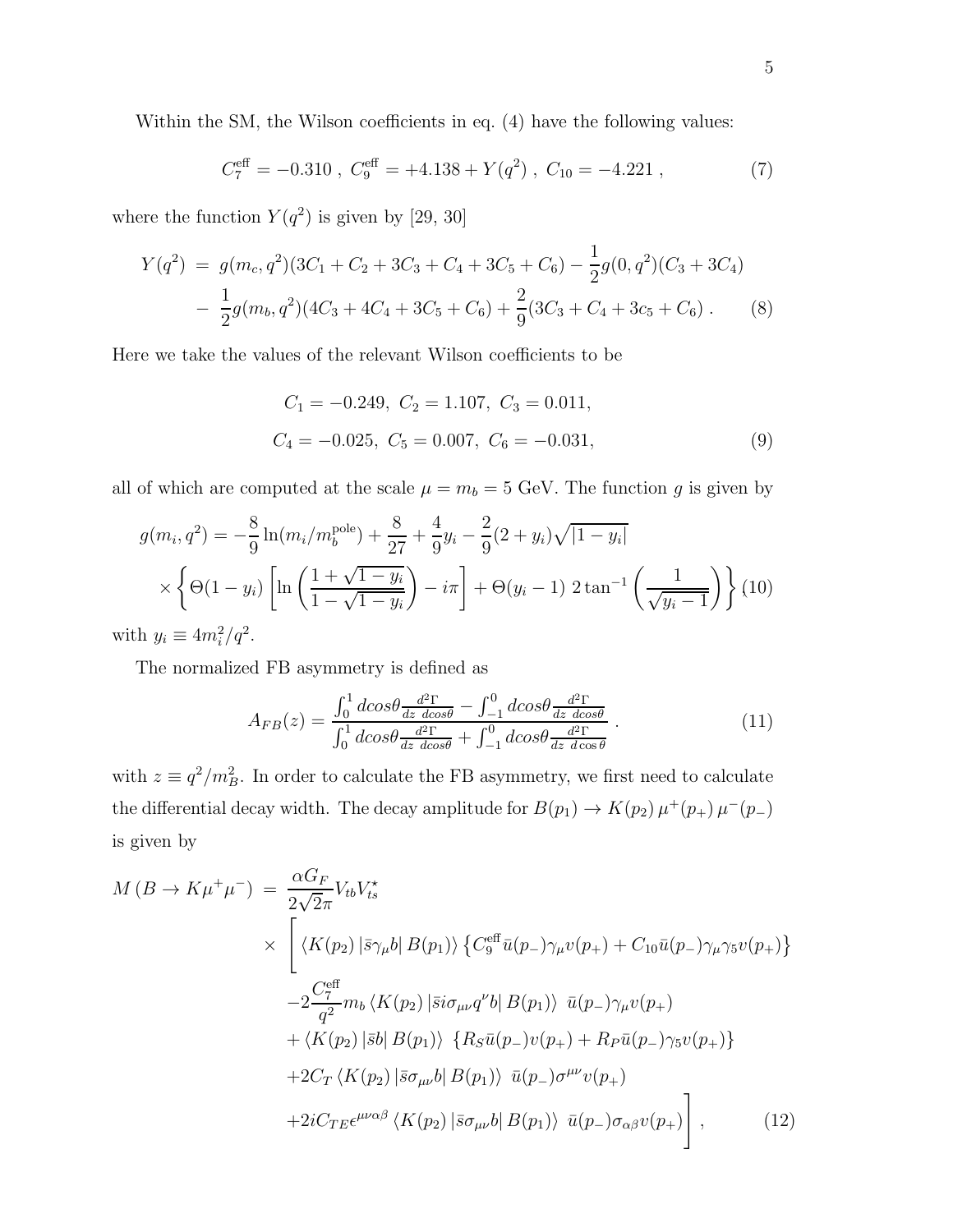where  $q_{\mu} = (p_1 - p_2)_{\mu} = (p_+ + p_-)_{\mu}$ . The relevant matrix elements are

$$
\langle K(p_2) | \bar{s} \gamma_\mu b | B(p_1) \rangle = (2p_1 - q)_\mu f_+(z) + \left(\frac{1 - k^2}{z}\right) q_\mu [f_0(z) - f_+(z)] , \tag{13}
$$

$$
\langle K(p_1) | \bar{s} i \sigma_{\mu\nu} q^{\nu} b | B(p_1) \rangle = \left[ (2p_1 - q)_{\mu} q^2 - (m_B^2 - m_K^2) q_{\mu} \right] \frac{f_T(z)}{m_B + m_K}, \quad (14)
$$

$$
\langle K(p_2) | \bar{s}b | B(p_1) \rangle = \frac{m_B(1 - k^2)}{\hat{m}_b} f_0(z) , \qquad (15)
$$

$$
\langle K(p_2) | \bar{s} \sigma_{\mu\nu} b | B(p_1) \rangle = -i \Big[ (2p_1 - q)_{\mu} q_{\nu} - (2p_1 - q)_{\nu} q_{\mu} \Big] \frac{f_T}{m_B + m_K} , \quad (16)
$$

where  $k \equiv m_K/m_B$  and  $\hat{m}_b \equiv m_b/m_B.$ 

Using the above matrix elements, the double differential decay widths can be calculated as

$$
\frac{d^2\Gamma}{dz dcos\theta} = \frac{G_F^2 \alpha^2}{2^{11} \pi^5} |V_{tb} V_{ts}^*|^2 m_B^5 \phi^{1/2}
$$
\n
$$
\times \left[ z \left\{ \frac{\hat{m}_{\mu}}{m_B} \text{Re}(CE^*) + \frac{1}{4m_B^2} (|E|^2 + \beta_{\mu}^2 |D|^2) \right\} + \phi \left\{ \frac{1}{4} (|A|^2 + |B|^2) + 2\hat{m}_{\mu} m_B \text{Re}(AF^*) \right\} + (1 - k^2) \left\{ 2\hat{m}_{\mu}^2 \text{Re}(BC^*) + \frac{\hat{m}_{\mu}}{m_B} \text{Re}(BE^*) \right\} + \hat{m}_{\mu}^2 \left\{ (2 + 2k^2 - z) |B|^2 + z |C|^2 \right\} + \phi z m_B^2 (1 - \beta_{\mu}^2) |F|^2 + \phi \beta_{\mu}^2 \left\{ z m_B^2 (|F|^2 + 4|G|^2) - \frac{1}{4} (|A|^2 + |B|^2) \right\} \cos^2 \theta
$$
\n
$$
- \phi^{1/2} \beta_{\mu} \left\{ \frac{\hat{m}_{\mu}}{m_B} \text{Re}(AD^*) + 4m_{\mu} (1 - k^2) \text{Re}(BG^*) + 4z \hat{m}_{\mu} m_B \text{Re}(CG^*) + 2z \text{Re}(GE^*) + \frac{z}{4} \text{Re}(DF^*) \right\} \cos \theta \right], \qquad (17)
$$

where

$$
\hat{m}_{\mu} \equiv m_{\mu}/m_B
$$
\n
$$
\phi \equiv 1 + k^4 + z^2 - 2(k^2 + k^2 z + z) ,
$$
\n
$$
\beta_{\mu} \equiv \sqrt{1 - \frac{4\hat{m}_{\mu}^2}{z}} ,
$$
\n(18)

and  $\theta$  is the angle between the momenta of K meson and  $\mu^-$  in the dilepton centre of mass frame. The parameters  $A,B,C,D,E,F,G$  are combinations of the Wilson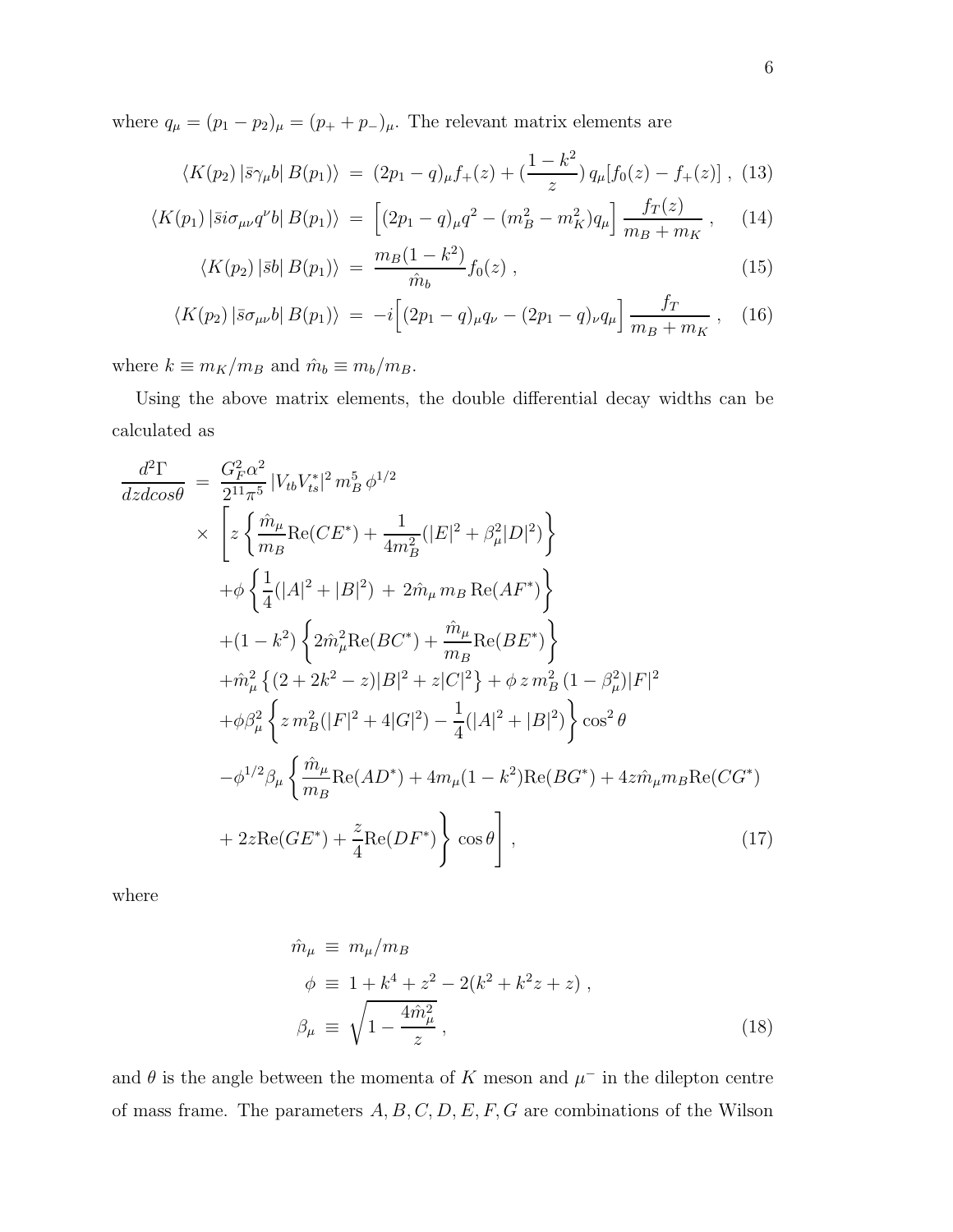coefficients and the form factors, given by

$$
A \equiv 2C_9^{eff} f_+(z) - 4C_7^{eff} \hat{m}_b \frac{f_T(z)}{1+k} ,
$$
  
\n
$$
B \equiv 2C_{10} f_+(z) ,
$$
  
\n
$$
C \equiv 2C_{10} \frac{1 - k^2}{z} \Big[ f_0(z) - f_+(z) \Big] ,
$$
  
\n
$$
D \equiv 2R_S \frac{m_B(1 - k^2)}{\hat{m}_b} f_0(z) ,
$$
  
\n
$$
E \equiv 2R_P \frac{m_B(1 - k^2)}{\hat{m}_b} f_0(z) ,
$$
  
\n
$$
F \equiv -4C_T \frac{f_T(z)}{m_B(1 + k)} ,
$$
  
\n
$$
G \equiv 4C_{TE} \frac{f_T(z)}{m_B(1 + k)} .
$$
\n(19)

The kinematical variables in eq. (17) are bounded as

$$
-1 \le \cos \theta \le 1, \ \ 4\hat{m}_{\mu}^{2} \le z \le (1-k)^{2} \ . \tag{20}
$$

The form factors  $f_{+,0,T}$  can be calculated in the light cone QCD approach. Their z dependence is given by [14]

$$
f(z) = f(0) \exp(c_1 z + c_2 z^2 + c_3 z^3) , \qquad (21)
$$

where the parameters  $f(0), c_1, c_2$  and  $c_3$  for each form factor are given in Table I.

|         | f(0)                      | $c_1$ | C9.      | CЗ    |
|---------|---------------------------|-------|----------|-------|
| $f_{+}$ | $0.319^{+0.052}_{-0.041}$ | 1.465 | 0.372    | 0.782 |
| $f_0$   | $0.319_{-0.041}^{+0.052}$ | 0.633 | $-0.095$ | 0.591 |
| $f_T$   | $0.355_{-0.055}^{+0.016}$ | 1.478 | 0.373    | 0.700 |

TABLE I: Form factors for the  $B\to K$  transition [14].

The FB asymmetry arises from the  $\cos \theta$  term in the last two lines of eq. (17). We get

$$
A_{FB}(z) = \frac{2\Gamma_0 \beta_\mu \phi N(z)}{d\Gamma/dz},\qquad(22)
$$

where

$$
\Gamma_0 = \frac{G_F^2 \alpha^2}{2^{12} \pi^5} |V_{tb} V_{ts}^*|^2 m_B^5 \,, \tag{23}
$$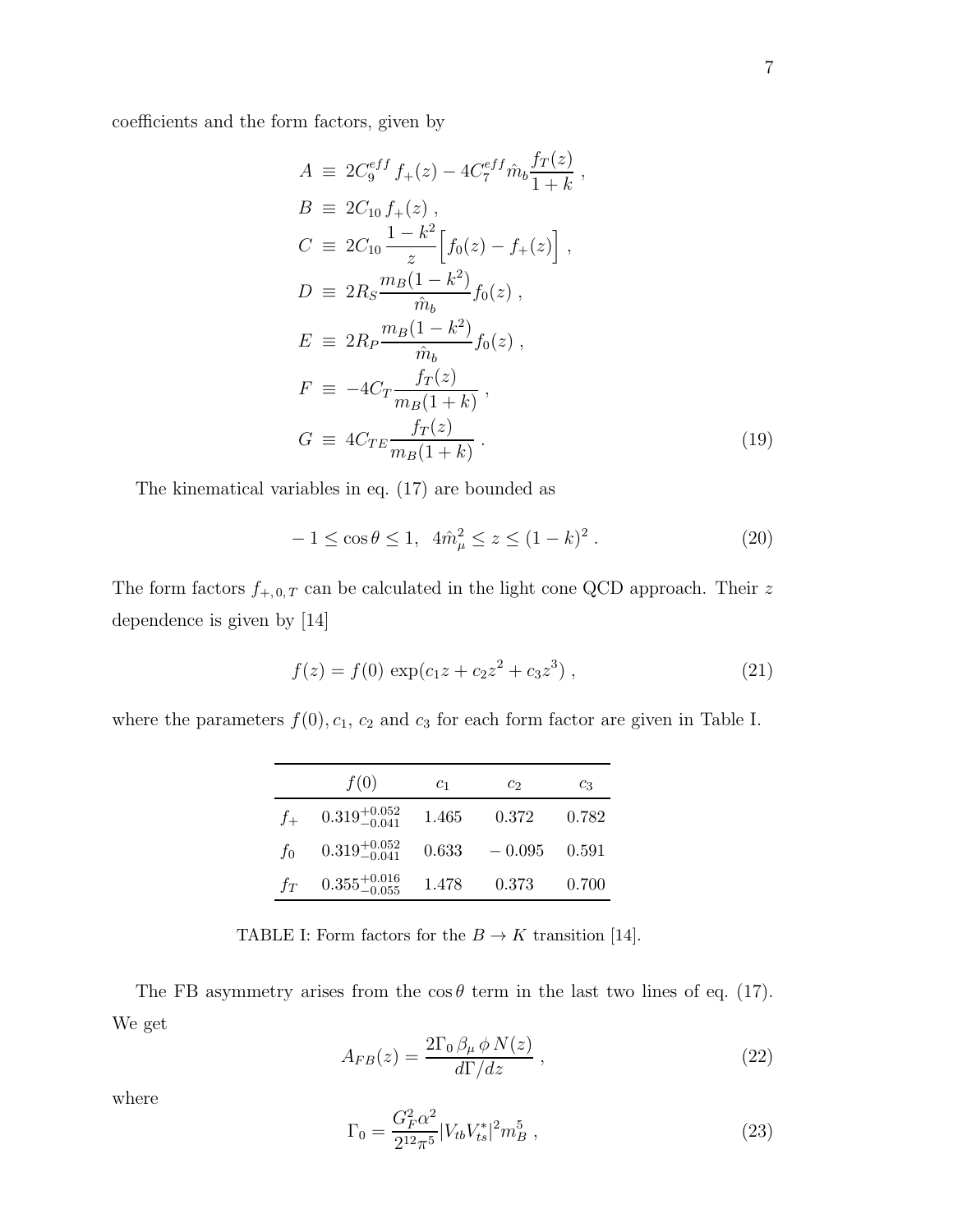$$
N(z) = -4m_{\mu}(1 - k^2)Re(BG^*) - \frac{\hat{m}_{\mu}}{m_B}Re(AD^*) - 4z\hat{m}_{\mu}m_BRe(CG^*) - \frac{z}{4}Re(DF^*) - 2zRe(EG^*) ,
$$
\n(24)

$$
\frac{d\Gamma}{dz} = \Gamma_0 \phi^{1/2} \times \left[ \phi \left( 1 - \frac{1}{3} \beta_\mu^2 \right) \left( |A|^2 + |B|^2 \right) + 4 \hat{m}_\mu^2 |B|^2 (2 + 2k^2 - z) + 4 \hat{m}_\mu^2 z |C|^2 \right. \\
\left. + 8 \hat{m}_\mu^2 (1 - k^2) \operatorname{Re}(BC^*) + 8 \hat{m}_\mu m_B \phi \operatorname{Re}(AF^*) + \frac{z}{m_B^2} \left( |E|^2 + \beta_\mu^2 |D|^2 \right) \right. \\
\left. + \frac{4 \hat{m}_\mu}{m_B} (1 - k^2) \operatorname{Re}(BE^*) + \frac{4 \hat{m}_\mu}{m_B} z \operatorname{Re}(CE^*) \right. \\
\left. + \frac{4}{3} \phi z m_B^2 \left\{ 3 |F|^2 + 2 \beta_\mu^2 (2|G|^2 - |F|^2) \right\} \right].\n\tag{25}
$$

In our analysis we assume that there are no additional CP phases apart from the single Cabibbo-Kobayashi-Maskawa (CKM) phase. Under this assumption the new physics couplings are all real.

## III.  $\ A_{FB}$  FROM NEW SCALAR/PSEUDOSCALAR OPERATORS

If new physics is only in the form of scalar/pseudoscalar operators, then  $A_{FB}(z)$ is obtained by putting  $C_T = C_{TE} = 0$  in eq. (12). We get

$$
A_{FB}(z) = \frac{\beta_{\mu} \phi^{1/2} a_{SM,S}(z) R_S}{b_{SM}(z) + b_{SM,S}(z) R_P + b_S(z) (R_S^2 + R_P^2)},
$$
(26)

where

$$
a_{SM,S}(z) = -\frac{4\hat{m}_{\mu}}{\hat{m}_{b}} (1 - k^2) f_0(z) \operatorname{Re}(A) , \qquad (27)
$$

$$
b_{SM}(z) = \phi \left( 1 - \frac{1}{3} \beta_{\mu}^{2} \right) \left( |A|^{2} + |B|^{2} \right) + 4 \hat{m}_{\mu}^{2} |B|^{2} (2 + 2k^{2} - z) + 4 \hat{m}_{\mu}^{2} z |C|^{2} + 8 \hat{m}_{\mu}^{2} (1 - k^{2}) \operatorname{Re}(BC^{*}),
$$
\n(28)

$$
b_{SM,S}(z) = \frac{16\hat{m}_{\mu}}{\hat{m}_{b}}(1-k^2)^2 C_{10} f_0^2(z) , \qquad (29)
$$

$$
b_S(z) = \frac{4z}{\hat{m}_b^2} (1 - k^2)^2 f_0^2(z) \,. \tag{30}
$$

Therefore in order to estimate  $A_{FB}(z)$  we need to know the scalar/pseudoscalar couplings  $R_S$  and  $R_P$ .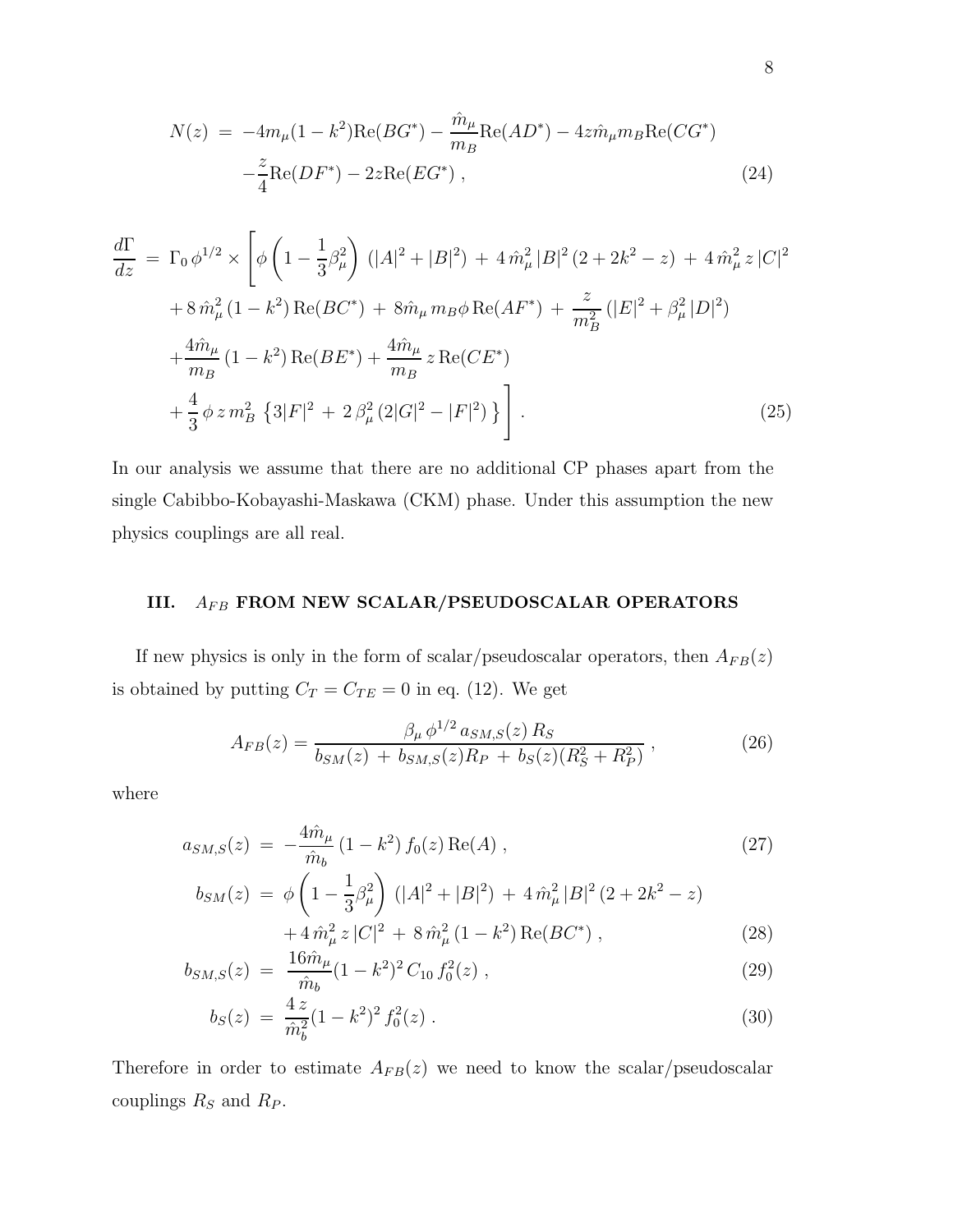

FIG. 1:  $R_S - R_P$  parameter space allowed by the present upper bound on the branching ratio of  $B_s \to \mu^+ \mu^-$ 

We constrain  $R_S$  and  $R_P$  through the decay  $B_s \to \mu^+ \mu^-$ . The branching ratio of  $B_s \to \mu^+ \mu^-$  due to  $L_{SM} + L_{SP}$  is given by [20]

$$
B(B_s \to \mu^+ \mu^-) = \frac{G_F^2 \alpha^2 m_{B_s}^3 \tau_{B_s}}{64\pi^3} |V_{tb}V_{ts}^*|^2 f_{B_s}^2 \times \left[ R_S^2 + (R_P + 2\hat{m}_\mu C_{10})^2 \right] . \tag{31}
$$

The present upper bound on  $B(B_s \to \mu^+ \mu^-)$  is [21]

$$
B(B_s \to \mu^+ \mu^-) < 0.58 \times 10^{-7} \quad (95\% \, \text{C.L.}) \,, \tag{32}
$$

which is still more than an order of magnitude away from its SM prediction. Therefore we will neglect the SM contribution while obtaining constraints on the  $R_S - R_P$ parameter space. The allowed values of  $R_S$  and  $R_P$  at  $2\sigma$  are shown in Fig. 1. The input values of parameters, used throughout this paper, are given in Table II.

The maximum value of  $A_{FB}(z)$  is obtained for  $R_P = 0$  and  $R_S = \pm 0.84$ . At these parameter values,  $A_{FB}(z)$  is shown in Fig. 2 for the central and  $\pm 2\sigma$  values of the form factors. As can be observed, the errors in the form factors have almost no impact on the value of  $A_{FB}(z)$  obtained. The peak value of  $A_{FB}(z)$  is observed to be  $\approx 2\%$ , whereas in most of the z range,  $A_{FB}(z) < 1\%$ . Measurement of  $A_{FB}(z)$  in the presence of only scalar/pseudoscalar operators will therefore be very challenging.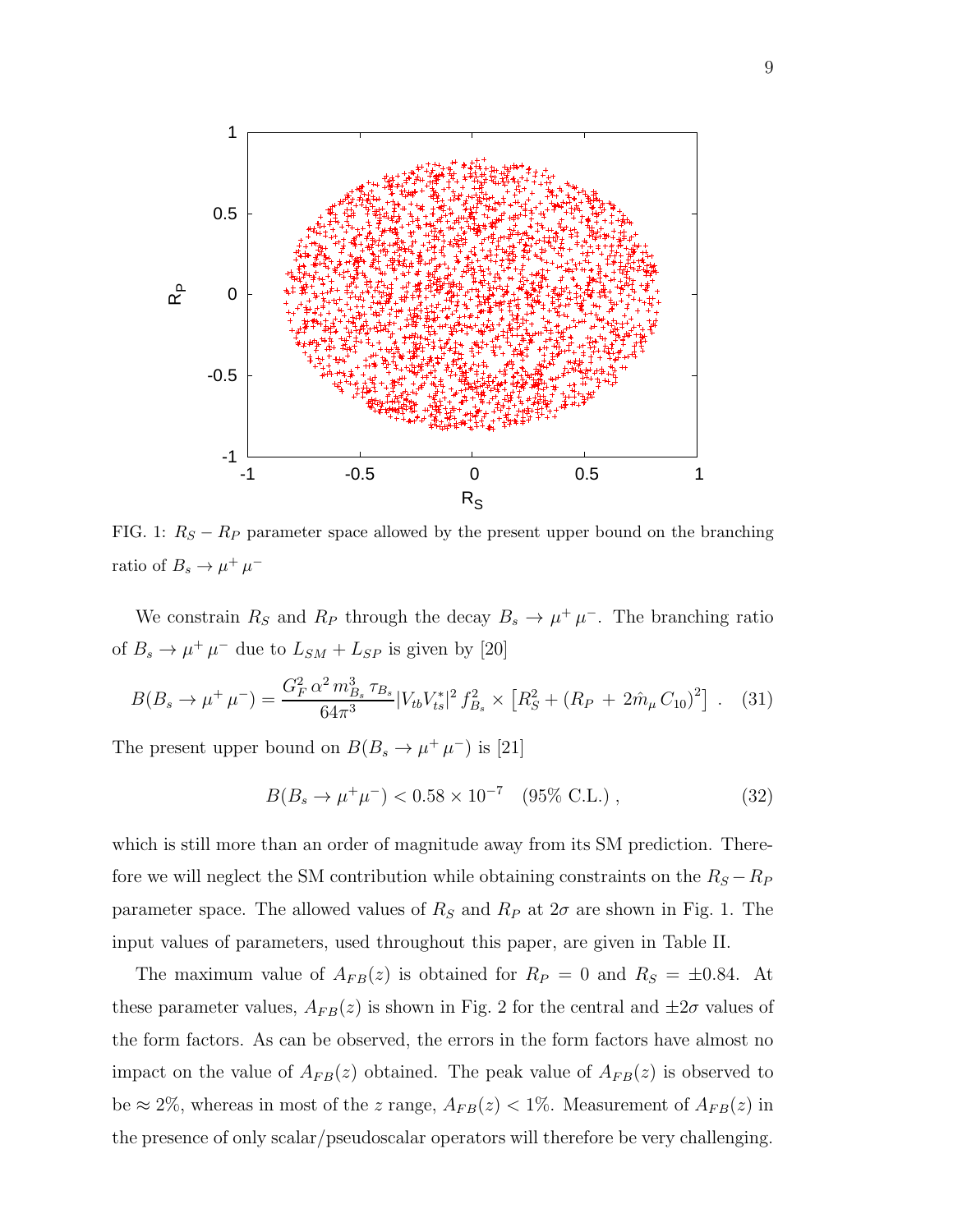| $G_F = 1.166 \times 10^{-5} \text{ GeV}^{-2}$ | $m_{B_s} = 5.366 \text{ GeV}$                               |
|-----------------------------------------------|-------------------------------------------------------------|
| $\alpha = 1.0/129.0$                          | $m_B = 5.279 \text{ GeV}$                                   |
| $\alpha_s(m_b) = 0.220$ [31]                  | $V_{tb} = 1.0$                                              |
| $\tau_{B_s} = 1.45 \times 10^{-12} s$         | $V_{ts} = (40.6 \pm 2.7) \times 10^{-3}$                    |
| $m_{\mu} = 0.105 \text{ GeV}$                 | $ V_{tb}V_{ts}^*/V_{cb}  = 0.967 \pm 0.009$ [32]            |
| $m_K = 0.497 \text{ GeV}$                     | $m_c/m_b = 0.29$ [7]                                        |
| $m_b = 4.80 \text{ GeV}$ [7]                  | $B(B \to X_c \ell \nu) = 0.1061 \pm 0.0016 \pm 0.0006$ [33] |

TABLE II: Numerical inputs used in our analysis. Unless explicitly specified, they are taken from the Review of Particle Physics [34].



FIG. 2: The forward-backward asymmetry  $A_{FB}(z = q^2/m_B^2)$  for the new physics only in the form of scalar/pseudoscalar operators. The plot corresponds to  $R_P\,=\,0$  and  $R_S\,=\,$ −0.84. The red (solid) curve corresponds to the central values of the the form factors given in Table I whereas the green (dashed) and blue (dotted) curves correspond to their values at  $+2\sigma$  and  $-2\sigma$  respectively. In this scenario, all the curves overlap, indicating that the dependence on form factors is negligibly small.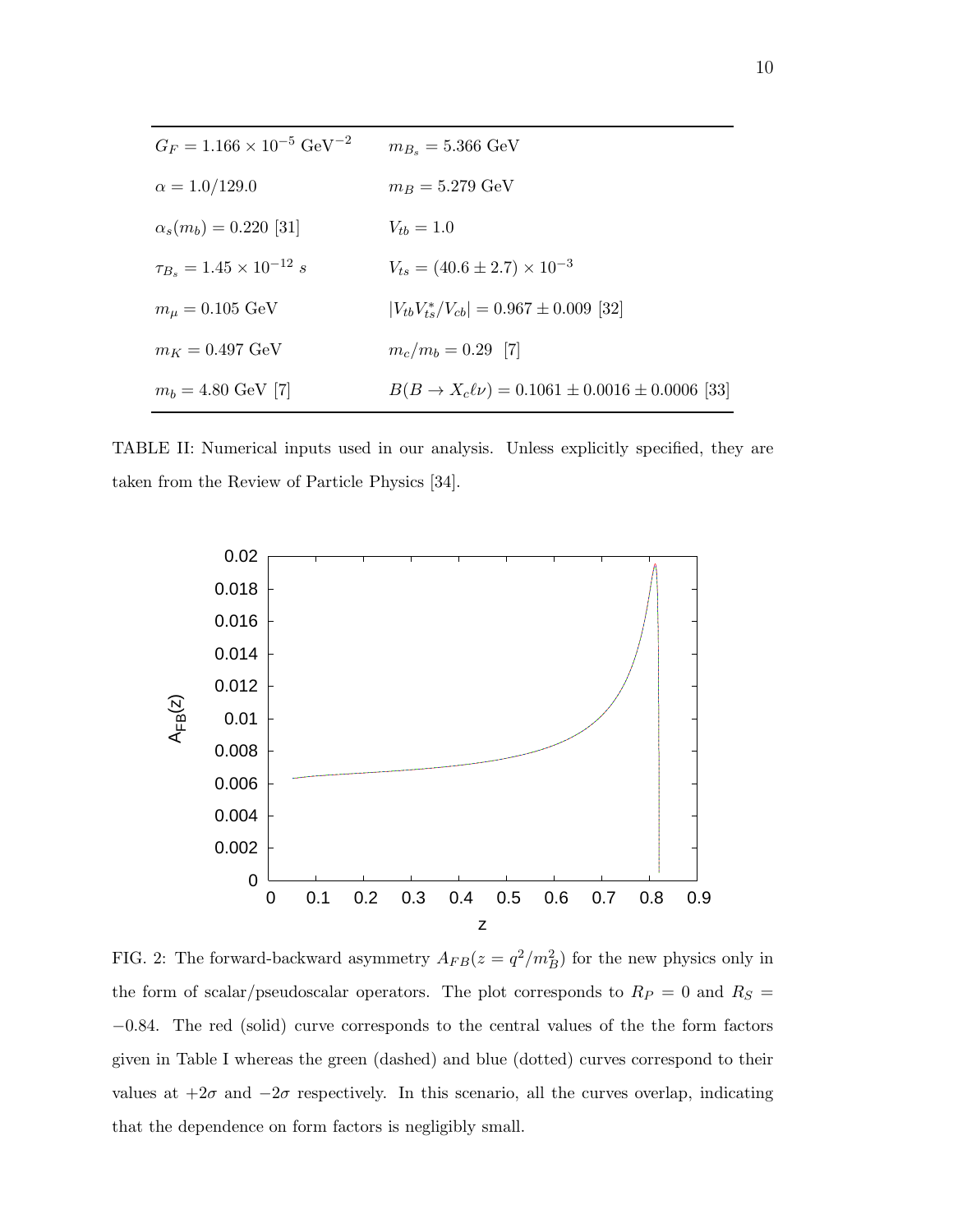### IV.  $A_{FB}$  FROM NEW TENSOR OPERATORS

If new physics is only in the form of tensor operators then  $A_{FB}(z)$  is obtained by putting  $R_S = R_P = 0$  in eq. (12). We get

$$
A_{FB}(z) = \frac{\beta_{\mu} \phi^{1/2} a_{SM,T}(z) C_{TE}}{b_{SM}(z) + b_{SM,T}(z) C_T + b_T(z) (C_T + 4C_{TE}^2)},
$$
(33)

where

$$
a_{SM,T}(z) = -64 \,\hat{m}_{\mu} \,(1-k) \,C_{10} \,f_T(z) \,f_0(z) \,, \tag{34}
$$

$$
b_{SM,T}(z) = -\frac{32 \,\hat{m}_{\mu} \,\phi \,\text{Re}(A) \, f_T(z)}{1+k} \,, \tag{35}
$$

$$
b_T(z) = \frac{64 \phi z f_T^2(z)}{3 (1+k)^2},
$$
\n(36)

and  $b_{SM}(z)$  is given already in eq. (28).

In order to estimate  $A_{FB}(z)$ , we need to know the tensor couplings  $C_T$  and  $C_{TE}$ . In [35], it was shown that the the most stringent bound on tensor couplings comes from the data on the branching ratio of the inclusive decay  $B \to X_s \mu^+ \mu^-$ . The branching ratio of  $B \to X_s(p_s)\mu^+(p_{\mu^+})\mu^-(p_{\mu^-})$  is given by [36]

$$
B(B \to X_s l^+ l^-) = B_0 \left[ I_{SM} + (C_T^2 + 4C_{TE}^2) I_T \right],\tag{37}
$$

where

$$
I_{SM} = \int dz \left[ \frac{8u(z)}{z} \left\{ 1 - z^2 + \frac{1}{3} u(z)^2 \right\} C_7^{\text{eff}} -2 u(z) \left\{ z^2 + \frac{1}{3} u(z)^2 - 1 \right\} (C_9^{\text{eff}}^2 + C_{10}^2) -16 u(z) (z - 1) C_9^{\text{eff}} C_7^{\text{eff}} \right],
$$
\n(38)

$$
I_T = 16 \int dz \, u(z) \left[ \frac{-2}{3} u(z)^2 - 2z + 2 \right], \tag{39}
$$

$$
u(z) = (1 - z). \t\t(40)
$$

Here  $z \equiv q^2/m_b^2 = (p_{\mu^+} + p_{\mu^-})^2/m_b^2 = (p_b - p_s)^2/m_b^2$ . The limits of integration for z are now

$$
z_{min} = 4m_{\mu}^2/m_b^2 \ , \quad z_{max} = (1 - \frac{m_s}{m_b})^2 \ , \tag{41}
$$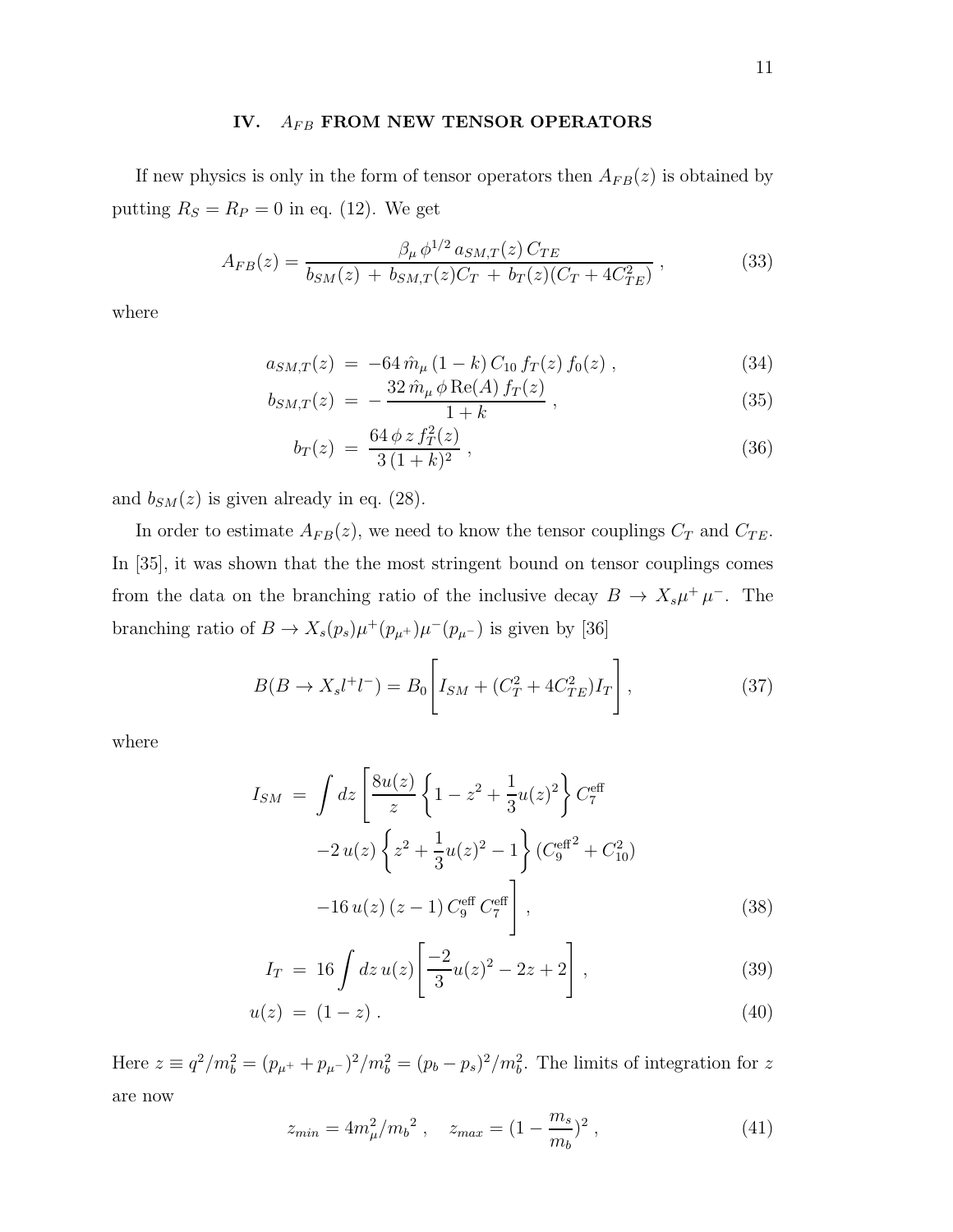as opposed to the ones given in eq. (20) for the exclusive decay. The normalization factor  $B_0$  is given by

$$
B_0 = B(B \to X_c e \nu) \frac{3\alpha^2}{16\pi^2} \frac{|V_{ts}^* V_{tb}|^2}{|V_{cb}|^2} \frac{1}{f(\hat{m_c})\kappa(\hat{m_c})},\tag{42}
$$

where the phase space factor  $f(\hat{m}_c = \frac{m_c}{m_b})$  $\frac{m_c}{m_b}$ ), and the  $O(\alpha_s)$  QCD correction factor  $\kappa(\hat{m}_c)$  of  $b \to c e \nu$  are given by [37]

$$
f(\hat{m}_c) = 1 - 8\hat{m}_c^2 + 8\hat{m}_c^6 - \hat{m}_c^8 - 24\hat{m}_c^4 \ln \hat{m}_c , \qquad (43)
$$

$$
\kappa(\hat{m}_c) = 1 - \frac{2\alpha_s(m_b)}{3\pi} \left[ (\pi^2 - \frac{31}{4})(1 - \hat{m}_c)^2 + \frac{3}{2} \right] \,. \tag{44}
$$

Eq. (37) can be written as

$$
B(B \to X_s \mu^+ \mu^-) = B_{SM}(B \to X_s \mu^+ \mu^-) + B_T(B \to X_s \mu^+ \mu^-) ,\qquad (45)
$$

where

$$
B_{SM}(B \to X_s \mu^+ \mu^-) = B_0 I_{SM} , \qquad (46)
$$

$$
B_T(B \to X_s \mu^+ \mu^-) = B_0 I_T (C_T^2 + 4C_{TE}^2) \,. \tag{47}
$$

The present world average for  $B(B \to X_s \mu^+ \mu^-)$  is [6]

$$
B_{\text{Exp}}(B \to X_s \mu^+ \mu^-)_{q^2 > 0.04 \text{ GeV}^2} = (4.3^{+1.3}_{-1.2}) \times 10^{-6} \,. \tag{48}
$$

We keep the same invariant mass cut,  $q^2 > 0.04 \text{ GeV}^2$ , in order to enable comparison with the experimental data. With this range of  $q^2$ , the SM branching ratio for  $B \to X_s \mu^+ \mu^-$  in NNLO is [7]

$$
B_{SM}(B \to X_s \mu^+ \mu^-)_{q^2 > 0.04 \text{ GeV}^2} = (4.15 \pm 0.71) \times 10^{-6},\tag{49}
$$

whereas  $B_0I_T = (1.47 \pm 0.22) \times 10^{-6}$ . Using equations (45), (48) and (49), we get

$$
C_T^2 + 4C_{TE}^2 = 0.10 \pm 1.01 \,. \tag{50}
$$

The allowed parameter space for  $C_T$ ,  $C_{TE}$  at  $2\sigma$  is shown in Fig. 3.

The maximum value of  $A_{FB}(z)$  is obtained for  $C_T = 0$  and  $C_{TE} = \pm 0.69$ . For these parameter values,  $A_{FB}(z)$  is shown in Fig. 4 for the central and  $\pm 2\sigma$  values of the form factors. In most of the z range,  $A_{FB}(z) \leq 3\%$ , however its peak value at the high- $q^2$  end point is ~ 40%. Thus there can be a large deviation from the SM prediction in the high- $q^2$  region.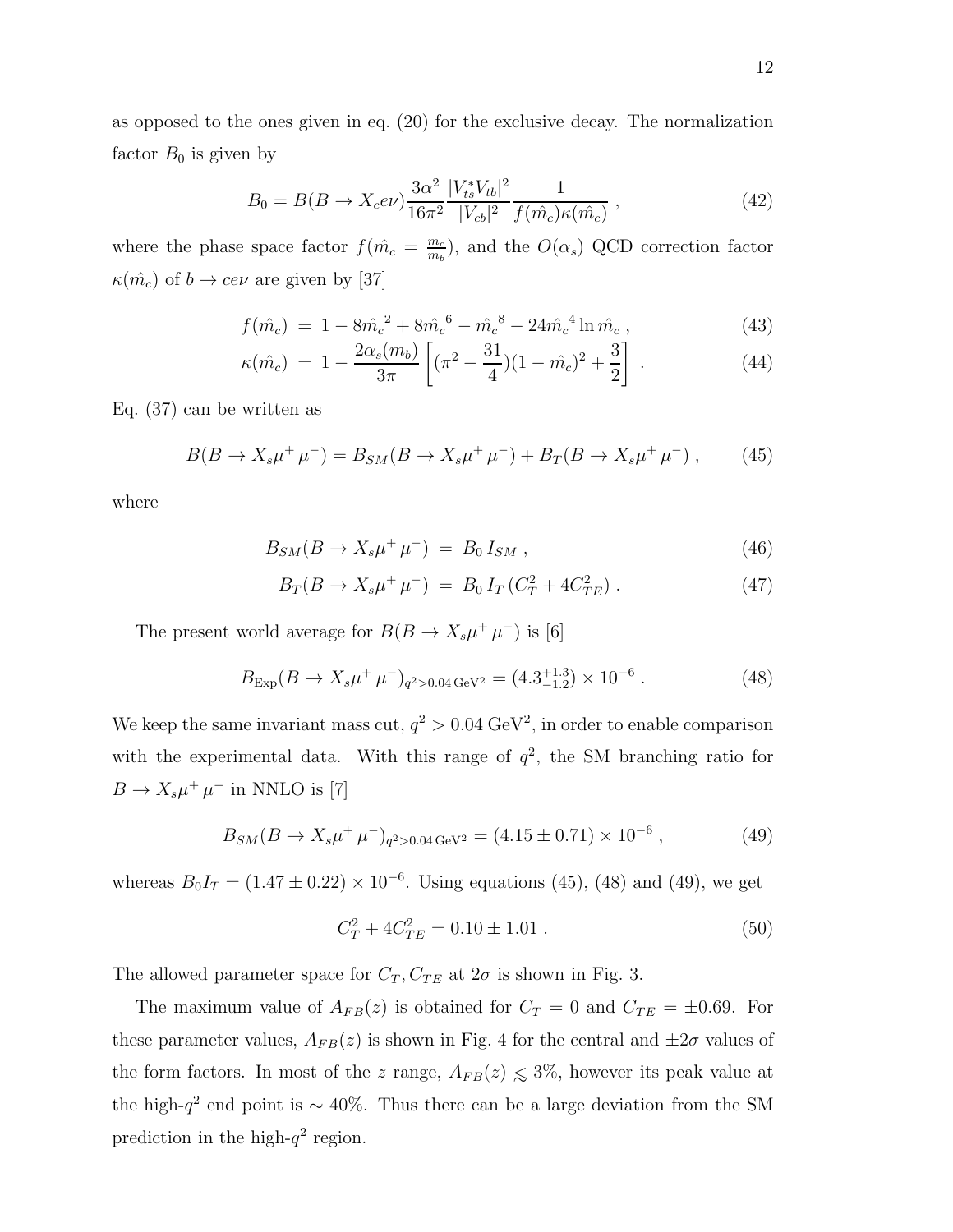

FIG. 3:  $(C_T, C_{TE})$  parameter space at  $2\sigma$  allowed by the measurement of branching ratio of  $B \to X_s \mu^+ \mu^-$ 

## V.  $A_{FB}$  FROM THE COMBINATION OF SCALAR/PSEUDOSCALAR AND TENSOR OPERATORS

We now consider the scenario where new physics in the form of both scalar/pseudoscalar and tensor operators are present. In this case the expression for  $A_{FB}(z)$  is given by eq. (12). Maximum values of  $A_{FB}(z)$  as obtained for  $R_S = C_T = 0$ and  $R_P = -0.84$ ,  $C_{TE} = 0.69$ , which are shown in Fig. 5. The peak value of  $A_{FB}(z)$ is ~ 40% at  $2\sigma$  and is obtained at the high- $q^2$  end point. Thus, there can be large FB asymmetry in the high  $q^2$  region. Another reason to concentrate on the high- $q^2$ region is that theoretical predictions of the decay rate  $B \to K \mu^+ \mu^-$  are more robust there, owing to the non-interference of charmed resonances.

Let R be the high- $q^2$  region, with  $q_0 < q^2 < q_{\text{max}}^2$ , where  $q_{\text{max}}^2$  is the endpoint. The restriction to high- $q^2$  would decrease the number of events selected, however since the average  $A_{FB}$  in this region,  $\langle A_{FB}^R \rangle$ , is larger, it can still be observed. The number of events of  $B \to K\mu^+\mu^-$  required to determine this asymmetry to  $n\sigma$  is

$$
N_{B \to K\mu^+\mu^-} \gtrsim \frac{n^2}{\langle A_{FB}^{\mathcal{R}} \rangle^2 f^{\mathcal{R}}},\tag{51}
$$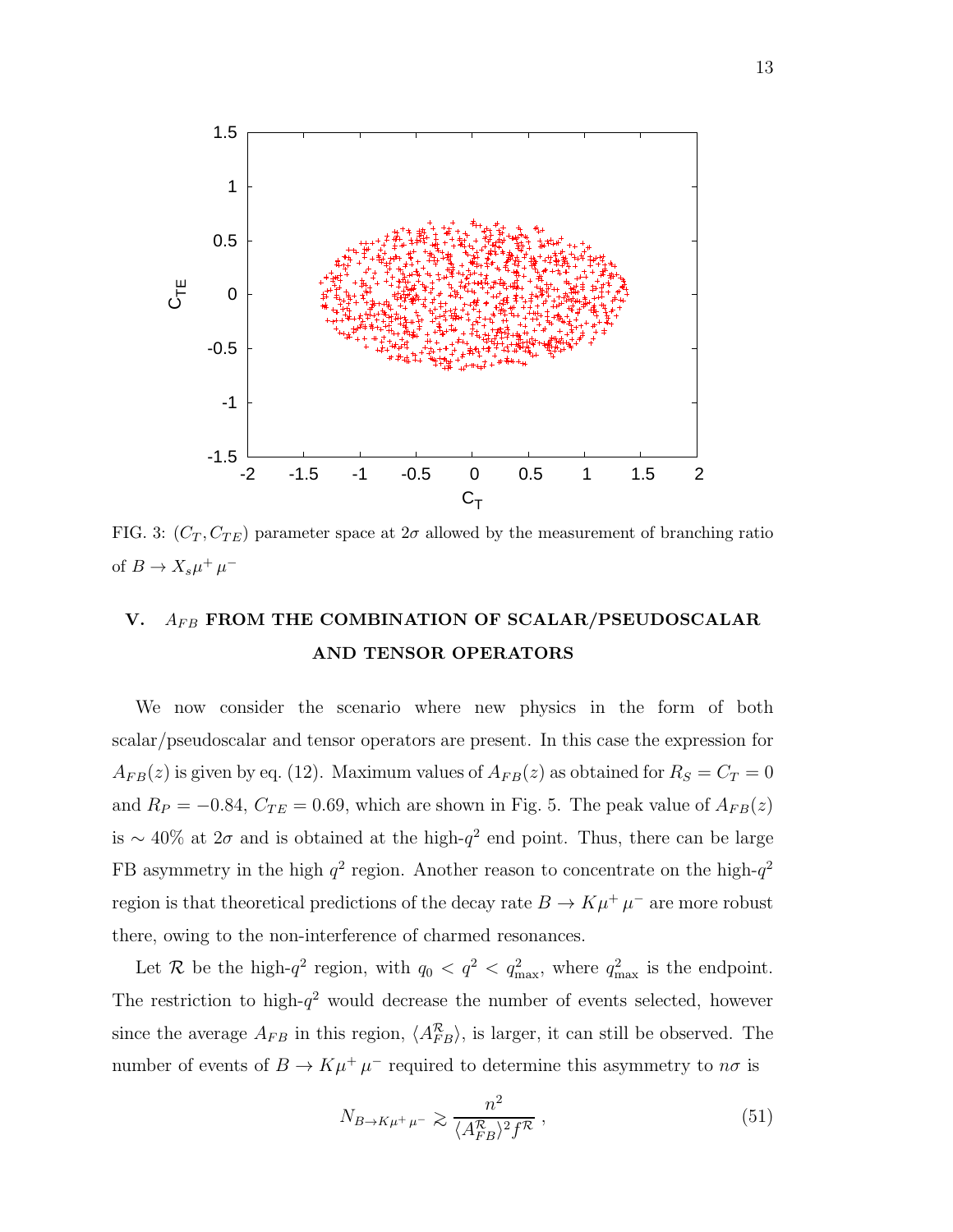

FIG. 4: The forward-backward asymmetry  $A_{FB}(z = q^2/m_B^2)$  for the new physics only in the form of tensor operators. The plot corresponds to  $C_T = 0$  and  $C_{TE} = +0.69$ . The red (solid) curve corresponds to the central values of the the form factors given in Table I whereas the green (dashed) and blue (dotted) curves correspond to their values at  $+2\sigma$ and  $-2\sigma$  respectively. The dependence on the form factors is clearly extremely small.

where  $f^{\mathcal{R}}$  is the fraction of total number of  $B \to K\mu^{+}\mu^{-}$  events that lie in the region  $R$ . When  $R$  corresponds to the whole  $q^2$  range available, then the expression reduces to  $N_{B\to K\mu^+\mu^-} \gtrsim n^2/\langle A_{FB} \rangle^2$ , as expected.

Taking R to be the region  $q^2 > 15 \text{ GeV}^2$  and the values of parameters as shown in Fig. 5, we find that about 600 total  $B \to K\mu^+\mu^-$  events are required to observe FB asymmetry at  $2\sigma$ . For  $q^2 > 19$  GeV<sup>2</sup>, the required number of events for  $2\sigma$ detection of  $A_{FB}$  is about 1600. These numbers are easily obtainable at a Super-B factory as well as at the LHC, so the structure of the  $A_{FB}(q^2)$  peak can be studied at these experiments.

### VI. CONCLUSIONS

In the standard model, the forward-backward asymmetry  $A_{FB}$  of muons in  $B$   $\rightarrow$  $K\mu^+\mu^-$  is negligible. New physics in the form of vector/axial vector operators also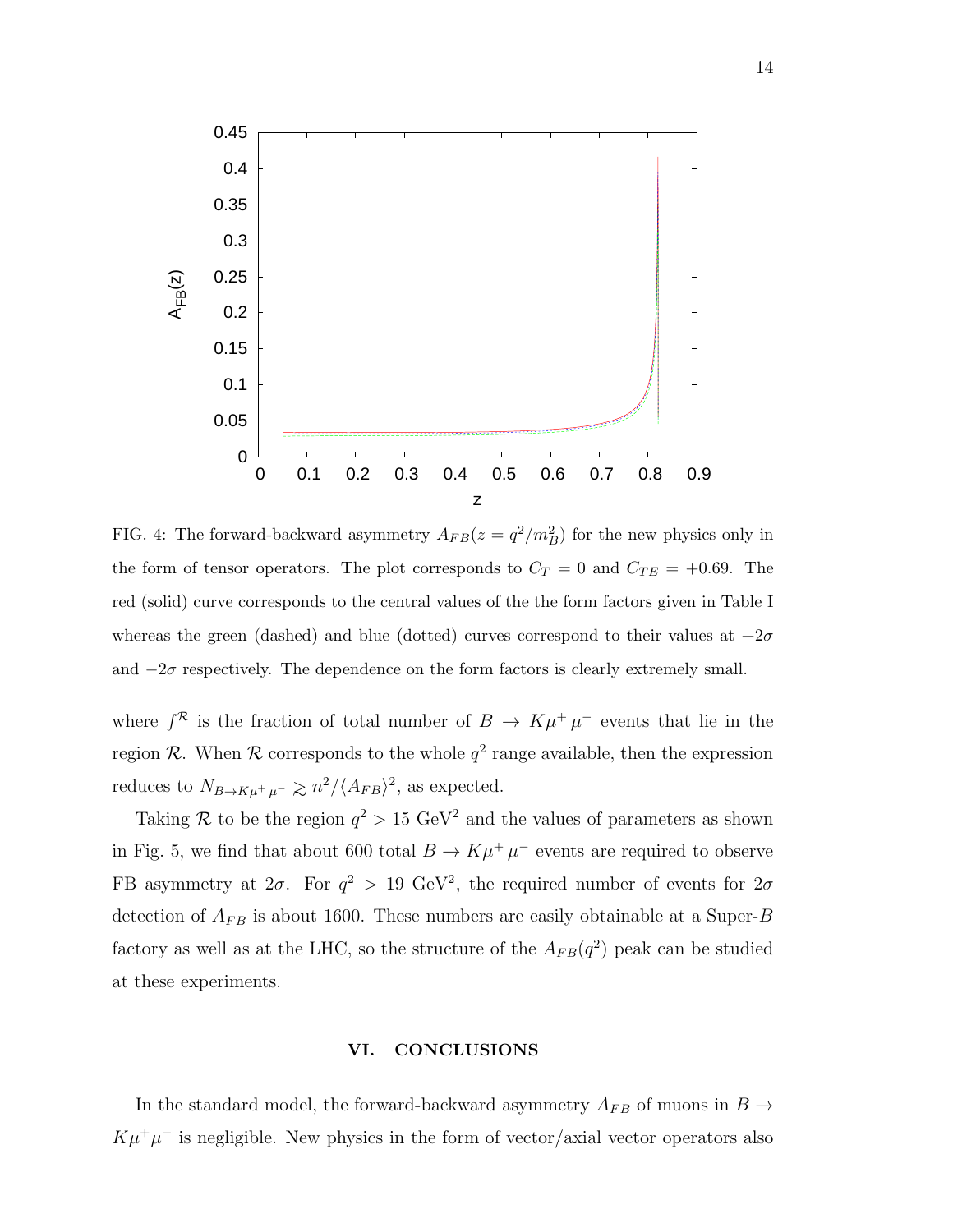

FIG. 5: The forward-backward asymmetry  $A_{FB}(z = q^2/m_B^2)$  for new physics when both scalar/pseudoscalar as well as tensor operators are present. The plot corresponds to  $R_S = C_T = 0$  and  $R_P = -0.84$ ,  $C_{TE} = +0.69$ . The red (solid) curve corresponds to the central values of the the form factors given in Table I whereas the green (dashed) and blue (dotted) curves correspond to their values at  $+2\sigma$  and  $-2\sigma$  respectively.

cannot contribute to  $A_{FB}$ . However, new physics in the form of scalar/pseudoscalar or tensor operators can enhance  $A_{FB}$  to per cent level or more, thus bringing it within the reach of the LHC or a Super- $B$  factory. In this paper, we concentrate on the magnitude as well as  $q^2$  dependence of  $A_{FB}$  with these kinds of new physics.

We find that if new physics is in the form of scalar/pseudoscalar operators only, then the peak value of  $A_{FB}(q^2)$  can only be  $\leq 2\%$ , and hence rather challenging to detect. However if new physics is only in the form of tensor operators then the peak value of  $A_{FB}(q^2)$  can be as high as 40%. Such a high enhancement is obtained only near the high- $q^2$  end point, i.e. for  $q^2 > 19 \text{ GeV}^2$ , below which  $A_{FB}(q^2) \leq 5\%$ . In the presence of both scalar/pseudoscalar and tensor operators, the interference terms between them can boost  $A_{FB}(q^2)$  to more than 15% for the whole region  $q^2 > 15 \text{ GeV}^2$ .

The measurement of the distribution of  $A_{FB}$  as a function of  $q^2$  can not only reveal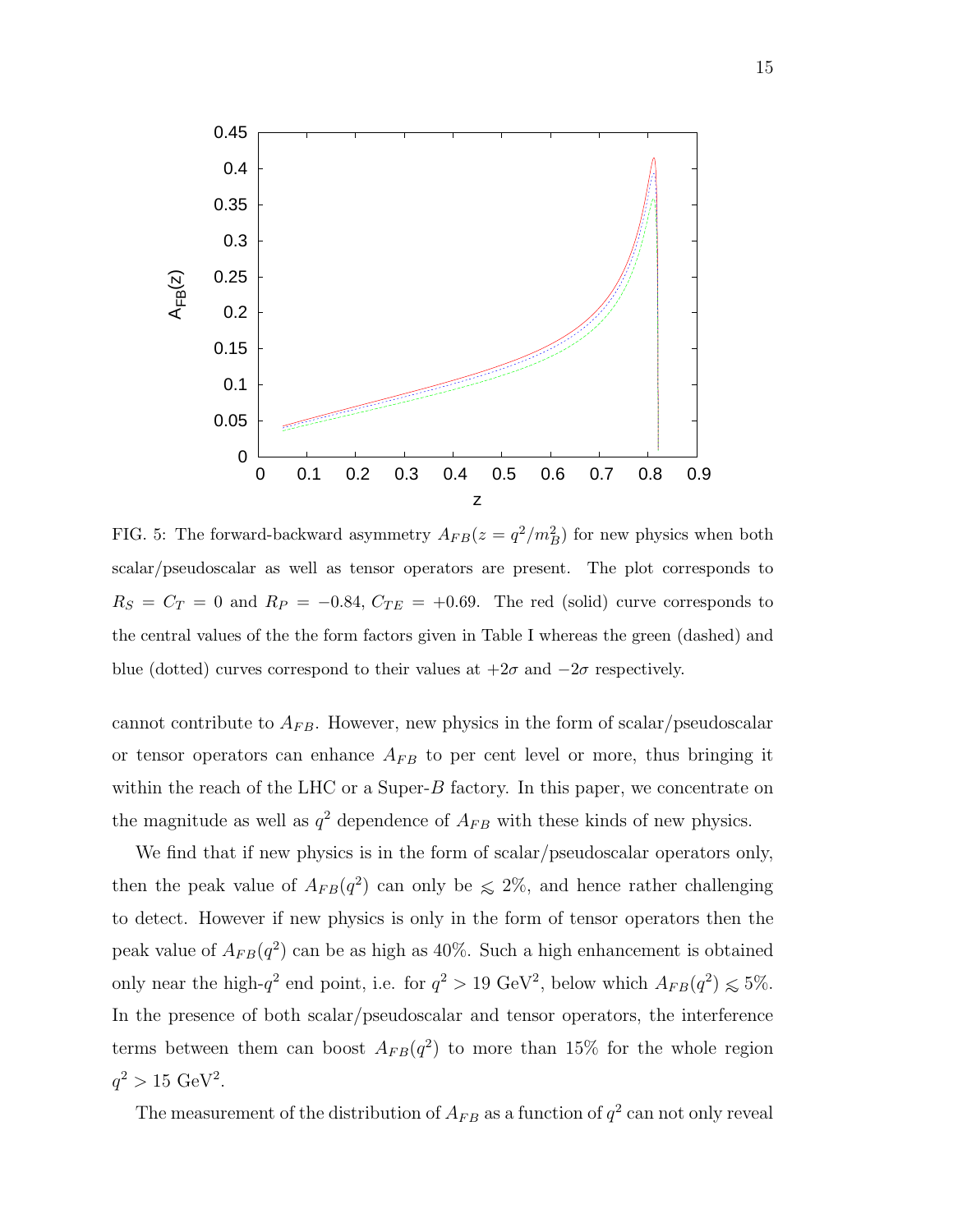new physics, but also indicate its possible Lorentz structure. A large enhancement in  $A_{FB}$  by itself would confirm the presence of new physics tensor operators. If the enhancement is only at large  $q^2$  values, the scalar/pseudoscalar new physics operators probably play no major role. On the other hand, if the enhancement as a function of  $q^2$  is significant at low  $q^2$  and increases gradually with increasing  $q^2$ , the presence of scalar/pseudoscalar new physics operators would be indicated.

The high- $q^2$  region in the  $A_{FB}(q^2)$  distribution is theoretically clean since the charmed resonances in the intermediate  $q^2$  region do not interfere here. This region also happens to be highly sensitive to new physics, especially in the form of tensor operators, as we have shown here. Exploration of this region in the upcoming experiments is therefore of crucial importance.

### Acknowledgments

A.K. Alok would like to acknowledge J. Matias, E. Laenen and G. Hiller for useful discussions. He would also like to thanks Nicola Serra and Fabian Jansen for valuable suggestions.

- [1] B. Aubert *et al.* [BABAR Collaboration], "Measurement of the  $B \to X_s \ell^+ \ell^-$  branching fraction with a sum over exclusive modes", Phys. Rev. Lett. 93, 081802 (2004) [arXiv:hep-ex/0404006].
- [2] M. Iwasaki et al. [Belle Collaboration], "Improved measurement of the electroweak penguin process  $B \rightarrow X_s \ell^+ \ell^-$ ", Phys. Rev. D **72**, 092005 (2005) [arXiv:hep-ex/0503044].
- [3] B. Aubert *et al.* [BABAR Collaboration], "Evidence for the rare decay  $B \to K^* \ell^+ \ell^$ and measurement of the  $B \to K \ell^+ \ell^-$  branching fraction", Phys. Rev. Lett. **91**, 221802 (2003) [arXiv:hep-ex/0308042].
- [4] B. Aubert et al. [BABAR Collaboration], "Measurements of branching fractions, rate asymmetries, and angular distributions in the rare decays  $B \to K \ell^+ \ell^-$  and  $B \to$  $K^* \ell^+ \ell^-$ ", Phys. Rev. D 73, 092001 (2006) [arXiv:hep-ex/0604007].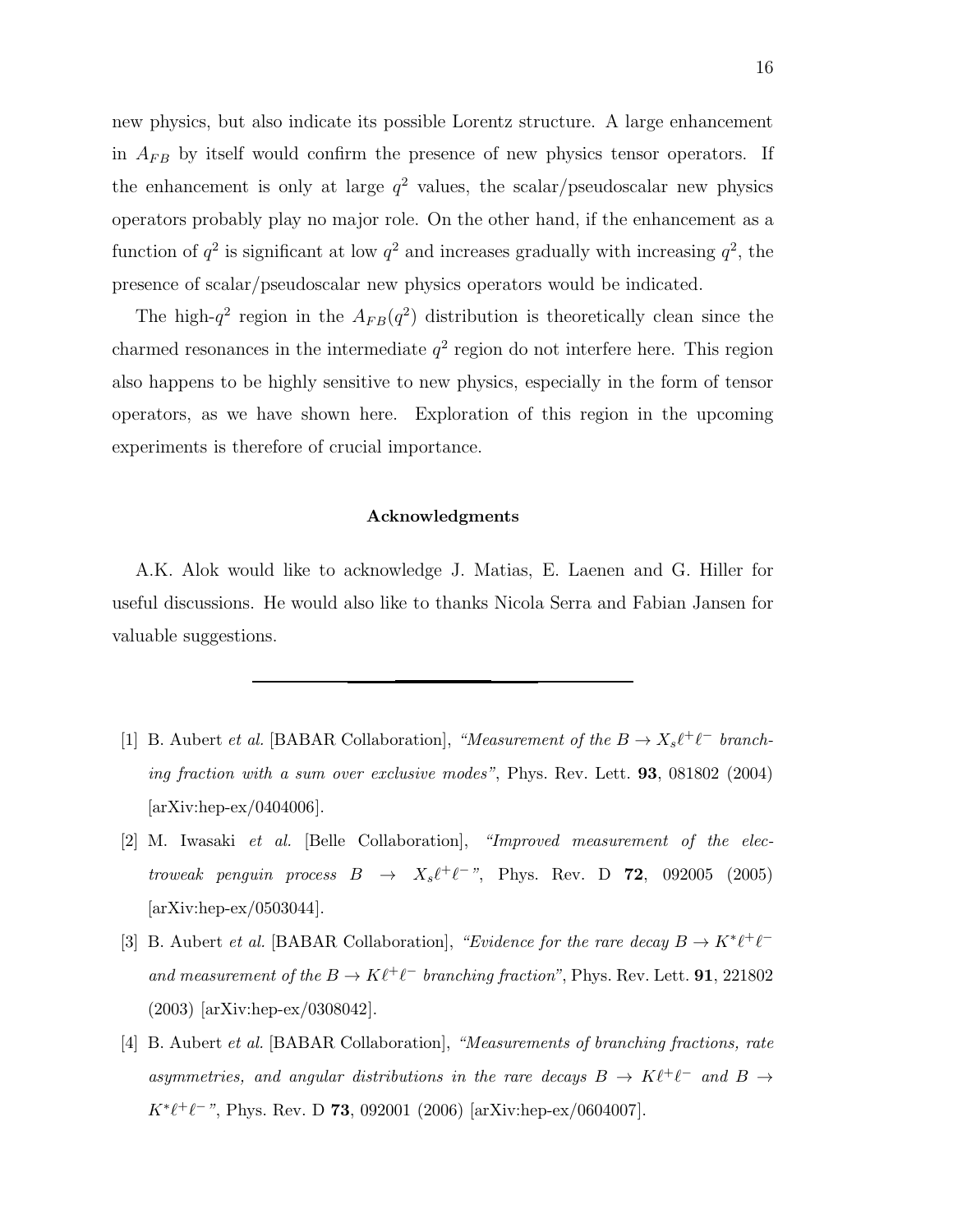- [5] A. Ishikawa et al. [Belle Collaboration], "Observation of the electroweak penguin decay  $B \to K^* \ell^+ \ell^-$ ", Phys. Rev. Lett. **91**, 261601 (2003) [arXiv:hep-ex/0308044].
- [6] E. Barberio et al., "Averages of b-hadron and c-hadron Properties at the End of 2007", arXiv:0808.1297 [hep-ex].
- [7] A. Ali, E. Lunghi, C. Greub and G. Hiller, "Improved model-independent analysis of semileptonic and radiative rare B decays", Phys. Rev. D 66, 034002 (2002) [arXiv:hep-ph/0112300].
- [8] E. Lunghi, "Improved model-independent analysis of semileptonic and radiative rare B decays", arXiv:hep-ph/0210379.
- [9] F. Kruger and E. Lunghi, "Looking for novel CP violating effects in  $\bar{B} \to K^* \ell^+ \ell^-$ ", Phys. Rev. D 63, 014013 (2001) [arXiv:hep-ph/0008210].
- [10] A. Ghinculov, T. Hurth, G. Isidori and Y. P. Yao, Eur. Phys. J. C 33, S288 (2004) [arXiv:hep-ph/0310187].
- [11] A. K. Alok and S. U. Sankar, "New physics upper bound on the branching ratio of  $B_s \to l^+l^-$ ", Phys. Lett. B **620**, 61 (2005) [arXiv:hep-ph/0502120].
- [12] A. K. Alok, A. Dighe and S. U. Sankar, "Tension between scalar/pseudoscalar new physics contribution to  $B_s \to \mu^+ \mu^-$  and  $B \to K \mu^+ \mu^-$ ", arXiv:0803.3511 [hep-ph].
- [13] A. Ali, T. Mannel and T. Morozumi, "Forward backward asymmetry of dilepton angular distribution in the decay  $b \to s l^+ l^-$ ", Phys. Lett. B **273**, 505 (1991).
- [14] A. Ali, P. Ball, L. T. Handoko and G. Hiller, "A comparative study of the decays  $B \to (K, K^*)l^+l^-$  in standard model and supersymmetric theories", Phys. Rev. D 61, 074024 (2000) [arXiv:hep-ph/9910221].
- [15] Q. S. Yan, C. S. Huang, W. Liao and S. H. Zhu, "Exclusive semileptonic rare decays  $B \rightarrow (K, K^*)l^+l^-$  in supersymmetric theories", Phys. Rev. D 62, 094023 (2000) [arXiv:hep-ph/0004262].
- [16] C. Bobeth, T. Ewerth, F. Kruger and J. Urban, "Analysis of neutral Higgs-boson contributions to the decays  $\bar{B}_s \to l^+l^-$  and  $\bar{B} \to Kl^+l^-$ ", Phys. Rev. D 64, 074014 (2001) [arXiv:hep-ph/0104284].
- [17] G. Erkol and G. Turan, "The exclusive  $B \rightarrow (K, K^*) l^+ l^-$  decays in a CP spontaneously broken two Higgs doublet model", Nucl. Phys. B  $635$ ,  $286$   $(2002)$ [arXiv:hep-ph/0204219].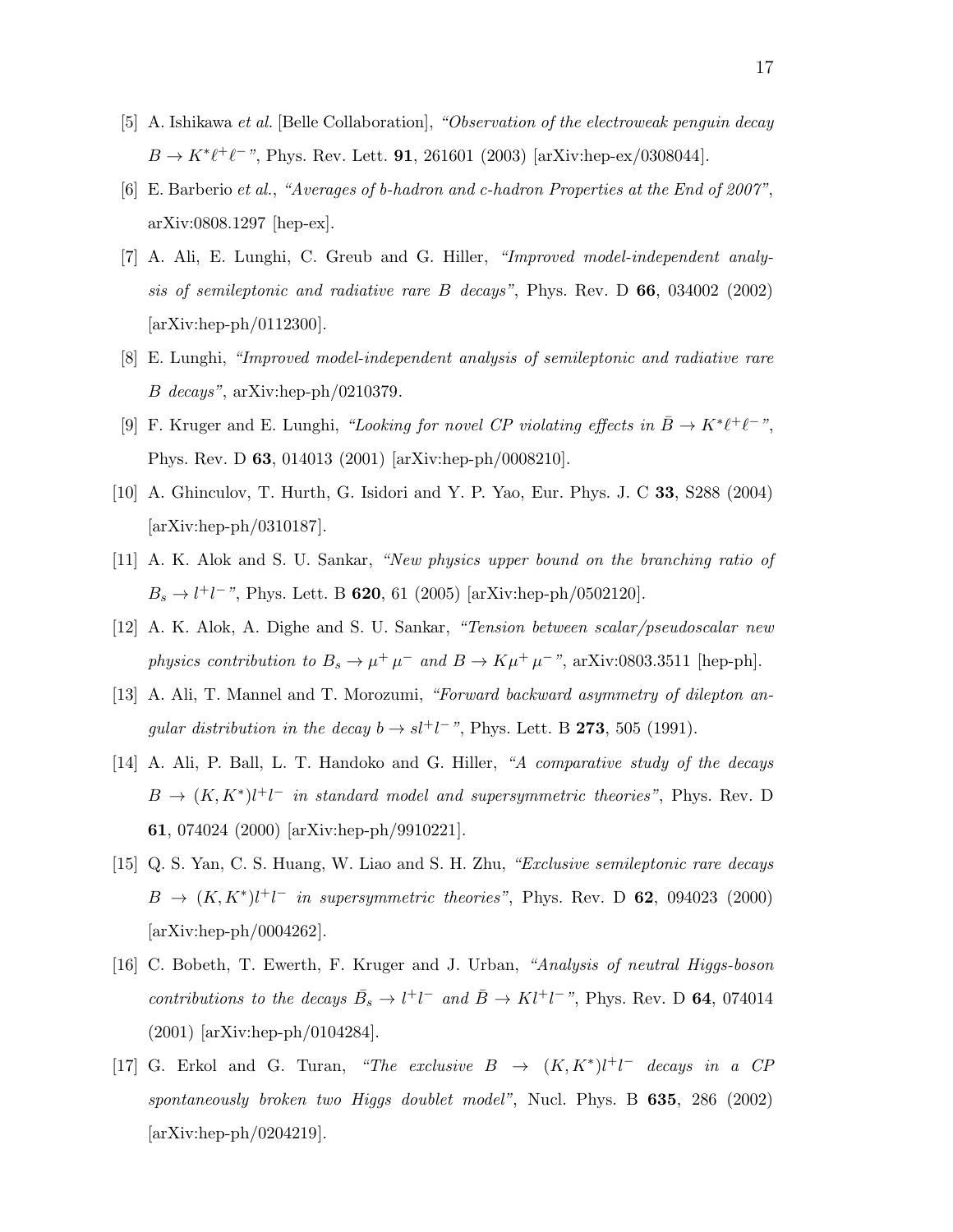- [18] D. A. Demir, K. A. Olive and M. B. Voloshin, "The forward-backward asymmetry of  $B \to (\pi, K)l^+l^-$ : Supersymmetry at work", Phys. Rev. D 66, 034015 (2002) [arXiv:hep-ph/0204119].
- [19] W. J. Li, Y. B. Dai and C. S. Huang, "Exclusive semileptonic rare decays  $B \to K^* l^+ l^$ in a SUSY  $SO(10)$  GUT", Eur. Phys. J. C 40, 565 (2005) [arXiv:hep-ph/0410317].
- [20] A. K. Alok, A. Dighe and S. U. Sankar, "Probing extended Higgs sector through rare  $b \to s\mu^+\mu^-$  transitions", Phys. Rev. D **78**, 034020 (2008) [arXiv:0805.0354 [hep-ph]].
- [21] T. Aaltonen *et al.* [CDF Collaboration], "Search for  $B_s \to \mu^+\mu^-$  and  $B_d \to \mu^+\mu^-$ Decays with 2  $fb^{-1}$  of ppbar Collisions", Phys. Rev. Lett. 100, 101802 (2008) [arXiv:0712.1708 [hep-ex]].
- [22] C. Bobeth, G. Hiller and G. Piranishvili, 'Angular Distributions of  $B \to Kll$  Decays", JHEP 0712, 040 (2007) [arXiv:0709.4174 [hep-ph]].
- [23] G. Hiller and F. Kruger, "More model-independent analysis of  $b \rightarrow s$  processes", Phys. Rev. D 69, 074020 (2004) [arXiv:hep-ph/0310219].
- [24] F. Borzumati, C. Greub, T. Hurth and D. Wyler, "Gluino contribution to radiative B decays: Organization of QCD corrections and leading order results", Phys. Rev. D 62, 075005 (2000) [arXiv:hep-ph/9911245].
- [25] M. Hirsch, H. V. Klapdor-Kleingrothaus and S. G. Kovalenko, "New low-energy leptoquark interactions", Phys. Lett. B  $378$ , 17 (1996) [arXiv:hep-ph/9602305].
- [26] A. Ishikawa et al., "Measurement of forward-backward asymmetry and Wilson coefficients in  $B \to K^* l^+ l^-$ ", Phys. Rev. Lett. **96**, 251801 (2006) [arXiv:hep-ex/0603018].
- [27] K. Ikado [Belle Collaboration], "Measurements of forward-backward asymmetry in  $B \to K^* l^+ l^-$  and evidence of  $B^- \to \tau^- \bar{\nu}$ ", arXiv:hep-ex/0605067.
- [28] C. Adorisio, [for ATLAS and CMS Collaboration], "Studies of Semileptonic Rare B Decays at ATLAS and CMS", Talk given at CERN Theory Institute, May 2008. http://indico.cern.ch/conferenceOtherViews.py?view=standard&confId=31959
- [29] A. J. Buras and M. Munz, "Effective Hamiltonian for  $B \rightarrow X_s e^+e^-$  beyond leading logarithms in the NDR and HV schemes", Phys. Rev. D 52, 186 (1995) [arXiv:hep-ph/9501281].
- [30] M. Misiak, "The  $b \to s e^+e^-$  and  $b \to s\gamma$  decays with next-to-leading logarithmic QCD corrections", Nucl. Phys. B 393, 23 (1993) [Erratum-ibid. B 439, 461 (1995)].